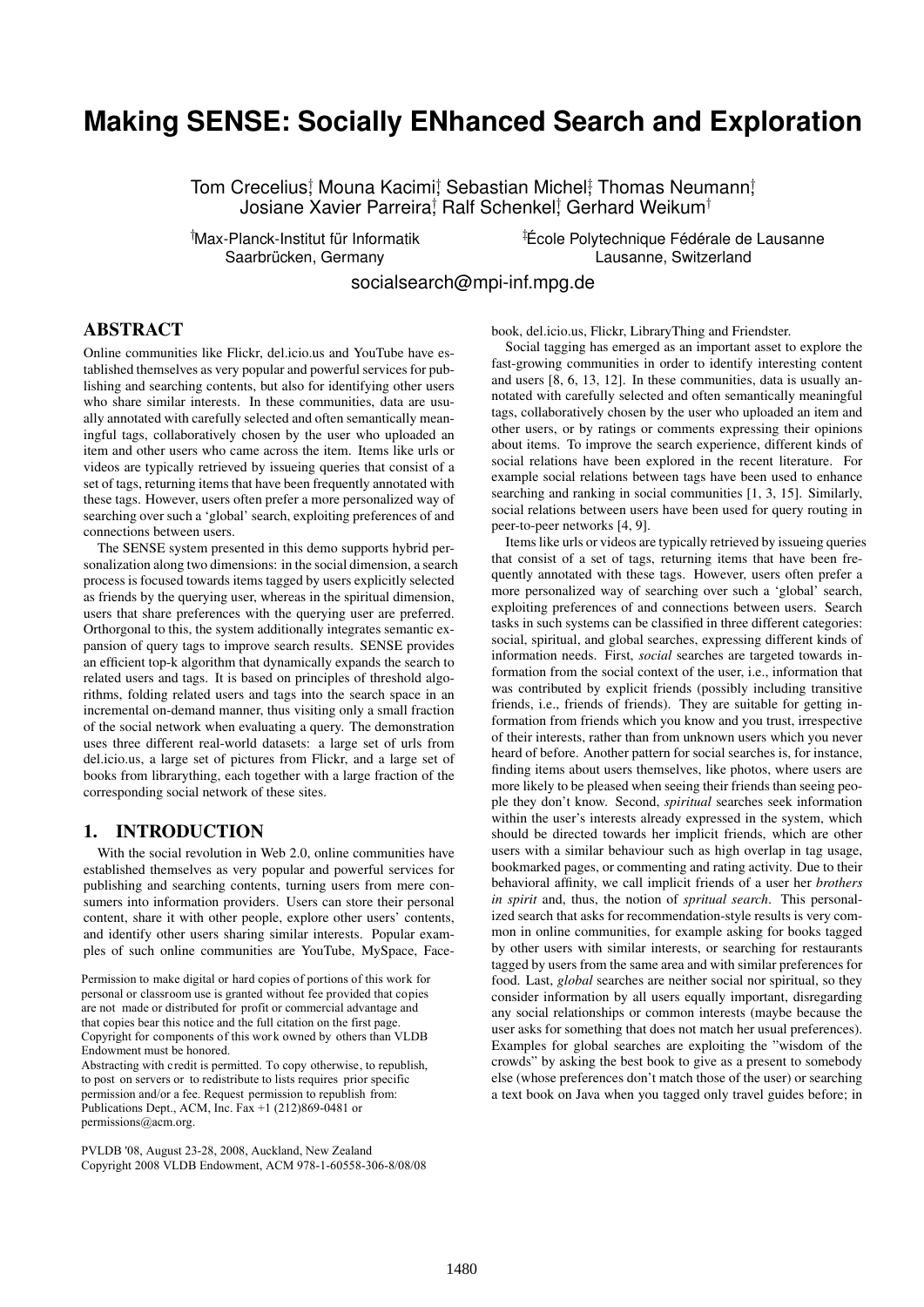that case, a spiritual search may return travel guides on Indonesia instead of books on programming languages. Our model uses an integrated scoring model for global, social and spiritual searches with tunable parameters to steer query evaluation towards one of these types. Note that the notions of authority and trust are generally orthogonal to these search categories.

With the high dynamics of online communities with items and tags being added at very high rates and user profiles changing rapidly, social and spiritual searches cannot rely on standard evaluation algorithms and precomputed scores like other search applications. The SENSE system presented in this demo provides an efficient top-k algorithm for these settings that incrementally explores the space of (explicit or implicit) friends and accumulates scores of items on the fly as they are encountered, limiting the expansion to a minimal number of related users. Orthogonal to this, the system additionally integrates semantic expansion of query tags to improve search results. The algorithm can efficiently compute the best matches to social and spiritual searches and, falling back to a threshold algorithm on precomputed index lists, also for global searches, even in huge communities with high dynamics [11].

The remainder of this paper is structured as follows. In Section 2, we give an overview of the hybrid scoring model used for global, spiritual and social searches. In Section 3, we introduce the architecture of the system and highlight important aspects of the top-k algorithm at its core. In Section 4, we give detailed information on the demonstration itself.

# 2. DATA AND SCORING MODEL

#### 2.1 Social Network Model

This section introduces our general social network model. As shown in Figure 1, the set of nodes  $N = U \cup D \cup T$  in the network represents *users* U, *documents*<sup>1</sup> D and *tags* T. Additionally, social networks exhibit various relationships, both among the nodes of the same type and between nodes of different types. These relationships are represented by edges in the graph.

Three main relations exist between nodes of the same type. First, *friendship* edges model explicit and implicit friends of users. Here, *explicit* friends are those explicitly, manually selected by the user, while *implicit* friends (or *brothers in spirit*) share preferences or interests with the user. The strength of these relationships is reflected by a *friendshipStrength*. Second, *similarity* captures the semantic closeness between tags. It can be computed using different methods based on semantic relationships or tag-usage statistics in the social network. Third, *linkage* represents the relationship between documents. It can be given by hyperlink graph for web pages or simply derived from the similarity between document tags.

Additional three relations exist between nodes of different types. First, *content* connects documents with tags at least one user used on this document. Second, *tagging* associates tags to users who used them at least once. Third, *rating* links users to documents which they annotated with a tag or explicitly rated (but ratings are not further exploited in this paper). Note that tagging actions, i.e., the tags which a specific user assigned to a specific document, are not represented explicitly in this graph, but split into tagging (usertag) and content (tag-document) edges.

#### 2.2 Integrated Scoring

In our model, we consider a *query*  $Q(u, q_1 \ldots q_n)$ , issued by a query initiator u with a set of tags  $q_1 \ldots q_n$ . Result documents



Figure 1: Social Network Model

should contain at least one of the query tags and be ranked according to a *score*. In contrast to standard IR query models, our scoring function can be tuned towards the different search processes in social systems. Scores are *user-specific*, i.e., they depend on the social and/or the spiritual context of the query initiator, depending on the configuration of the model. The querying user can decide if her information need is spiritual, social or global (which is the default).

Modelling Friendship Strengths. The core of our scoring is formed by three different quantizations for user-to-user similarities (also called *friendship strengths*), corresponding to the three different searches in communities. Each similarity can be implemented in different ways, and our current implementation allows to switch between different definitions of the similarities at runtime. The *spiritual* friendship similarity  $F_{sp}(u, u')$  of two users  $u$  and  $u'$ , tuned towards spiritual searches, is computed using a combination of syntactic measures such as overlap of tag usage, bookmarked pages, or commenting and rating activity. The *social* friendship similarity  $F_{so}(u, u')$ , applied for social searches, is based on social measures like the inverse distance of  $u$  and  $u'$ in the social network graph, but may additionally include syntactic measures (like the spiritual friendship similarity). The *global* friendship similarity  $F_{gl}(u, u') = \frac{1}{|U|}$ , used for global searches, gives equal weight to all users. All similarities are normalized such that  $\sum_{u' \in U} F(u, u') = 1$  for all u.

The actual friendship similarity used to evaluate a query is a linear mixture of these three similarities:

$$
F_u(u') = \alpha \cdot F_{sp}(u, u') + \beta \cdot F_{so}(u, u') + (1 - \alpha - \beta) \frac{1}{|U|}
$$

The parameters  $\alpha$  and  $\beta$ ,  $0 \leq \alpha$ ,  $\beta \leq 1$ , can be configured by the user (typically by selecting predefined configurations corresponding to spiritual ( $\alpha = 1, \beta = 0$ ), social ( $\alpha = 0, \beta = 1$ ), and global  $(\alpha = 0, \beta = 0)$  searches; however also nontrivial combinations are reasonable).

Score for Tags. To compute the score  $s_u(d, t)$  of a document d with respect to a single tag t relative to the querying user  $u$ , we use a scoring function in the form of a simplified BM25 [10] score:

$$
s_u(d,t) = \frac{(k_1+1) \cdot |U| \cdot s f_u(d,t)}{k_1 + |U| \cdot s f_u(d,t)} \cdot idf(t)
$$

where  $k_1$  is a tunable coefficient (just like in standard BM25) and  $idf(t)$  is the inverse document frequency of tag t, instantiated as

$$
idf(t) = \log \frac{|D| - df(t) + 0.5}{df(t) + 0.5}
$$

with  $df(t)$  denoting the number of documents that were tagged with t by at least one user. Unlike the original BM25 formula, our model has no notion of document lengths; the number of tags assigned to a document does not vary as much as the length of text documents.

<sup>&</sup>lt;sup>1</sup>We use the term 'document' which is familiar from scoring models in IR instead of the more general term 'item'.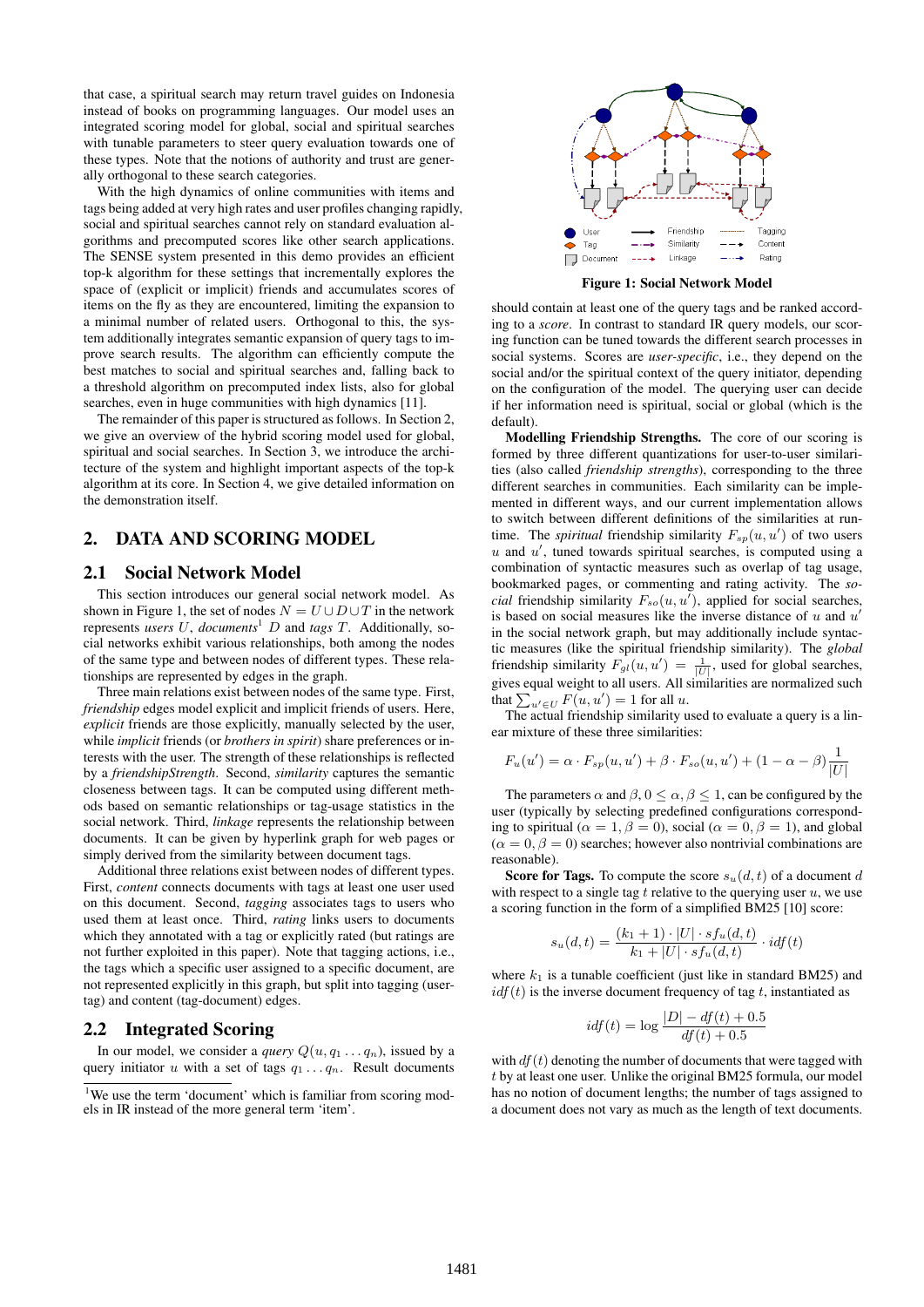The social-aware term frequency  $s f_u(d, t)$ , our replacement for the standard term frequency  $(tf)$  known from text IR, weights tags by the friendship similarity of the query initiator and the user who added the tag to the document. More formally, denoting by  $tf_u(d, t)$ the number of times user  $u$  used tag  $t$  for document  $d$ , we define the social-aware term frequency  $s f_u(d, t)$  for a tag t and a document  $d$ , relative to a user  $u$ , as

$$
sf_u(d,t) = \sum_{u' \in U} F_u(u') \cdot tf_{u'}(d,t).
$$

Tag Expansion. Even though related users are likely to have tagged related documents, they may have used different tags to describe them. It is therefore essential to allow for an expansion of query tags to "semantically" related tags. To avoid topic drift problems [5], we adopt in our scoring model the *careful expansion* approach proposed in [14] that considers, for the score of a document, only the best expansion of a query tag, not all of them. More formally, we introduce the *tag similarity*  $t \sin(t_1, t_2)$  for a pair of tags  $t_1$  and  $t_2$ ,  $0 \leq t \, \text{sim}(t_1, t_2) \leq 1$ . The final score  $s_u^*(d, t)$  of a document  $d$  with respect to a tag  $t$  and relative to a querying user  $u$ , considering tag expansion, is then defined as

$$
s_u^*(d, t) = \max_{t' \in T} t \operatorname{sim}(t, t') \cdot s_u(d, t')
$$

Our current implementation provides several alternatives to compute the similarity between two tags: In addition to *SocialSimRank* from [3], we exploit the co-occurrence of the tags in the entire document collection by estimating conditional probabilities:

$$
t\text{sim}(t, t') = P[t|t'] = \frac{df(t)}{df(t \wedge t')}
$$

where  $df(t \wedge t')$  is the number of documents that have been tagged by both tags (but possibly by different users).

Score for Queries. Finally, the score for an entire query with multiple tags  $q_1 \ldots q_n$  is the sum of the per-tag scores:

$$
s_u^*(d,q_1\ldots q_n)=\sum_{q_1\ldots q_n} s_u^*(d,q_i)
$$

## 3. SYSTEM ARCHITECTURE AND ALGO-RITHMS

Figure 2 shows an overview of the architecture of SENSE. Data from social communities are imported and precomputed into database-backed data structures used for query evaluation. Given a query which was entered by a user through a Tomcat servlet, the top-k-aware query processor uses this information to compute the best results for a query, which are again returned through Tomcat.

Data Structures. Like other systems which apply Threshold algorithms for top-k processing, SENSE uses precomputed index lists. However, unlike usual applications (for example for text retrieval) which store precomputed scores in these lists, we cannot do that as our scores depend on the querying user, her social context and the configuration of the scoring function, so a precomputation would be inflexible and way too huge for reasonably sized communities. Instead, we maintain the following lists (kept in a database with indexes for efficient access):

For each tag  $t$ , we maintain a list DOCS(t), containing documents d tagged by at least one user and corresponding global tag frequencies  $TF(d, t)$  (i.e., the number of users which tagged d with t), odered by descending  $TF(d, t)$ . For each user u and each tag t she used, we maintain a list USERDOCS(u,t) with the unsorted set of documents  $d$  tagged with  $t$  by  $u$ . Note that such data structures



Figure 2: Architecture of SENSE

exist in real social systems anyway and are therefore no additional overhead for SENSE.

Precomputed friendships strengths between users are stored in FRIENDS\_SP(u) and FRIENDS\_SO(u) for spiritual and social friendships, respectively, which contain, for a user  $u$ , all related users  $u'$ and their similarity in descending order. Finally, SIMTAGS(t) contains for a tag  $t$  all similar tags  $t'$  with their similarity in descending order. These lists are precomputed and updated regularly. There may be different instances of these lists, corresponding to different implementations of the strengths and similarities.

Algorithm. SENSE implements the *ContextMerge* algorithm, an efficient threshold algorithm for evaluating the top-k results for a query in social networks [11]. As the score of a document depends on the user who initiates the query, standard top-k algorithms relying on precomputed per-tag scores for each document [7, 2] cannot be applied here. Instead *ContextMerge* incrementally builds social-aware term frequencies by considering users that are related to the querying user in descending order of friendship similarity, computes upper and lower bounds for the social score from these frequencies, and stops the execution as soon as it can be guaranteed that the best  $k$  documents have been identified.

To compute the top-k results for a query  $q_1 \ldots q_n$  submitted by a user u, *ContextMerge* sequentially scans, for all query tags, the DOCS lists and the USERDOCS lists of the friends of  $u$  in an interleaved way, maintains a list of candidate documents seen during the scans and a list of current top- $k$  candidates, and terminates as soon as none of the candidates can move to the top- $k$ . To improve efficiency, *ContextMerge* can additionally perform random accesses to the index lists to lookup the values for selected documents. Note that the algorithm can be further optimized if the query is purely social or spiritual (i.e.,  $\alpha + \beta = 1$ ), thus, no DOCS lists need to be opened as the execution can be limited to the context of  $u$ . By contrast, to process global queries ( $\alpha = \beta = 0$ ) there is no need to consider any lists of friends, so just the DOCS lists are read and *ContextMerge* behaves like a standard top-k algorithm. However, the interesting case is for mixed search where document scores are computed using both global and social or spiritual components.

Tag expansion adds another dimension that *ContextMerge* needs to combine with the user-expansion dimension. However, it would be very inefficient to directly include the lists of all similar tags in the processing. Instead, *ContextMerge* incrementally adds lists for similar tags to the processing on the fly in the style of [14].

#### 4. DEMO DESCRIPTION

The demo presents a full implementation of SENSE, a hybrid personalized search system where the user can perform spiritual,